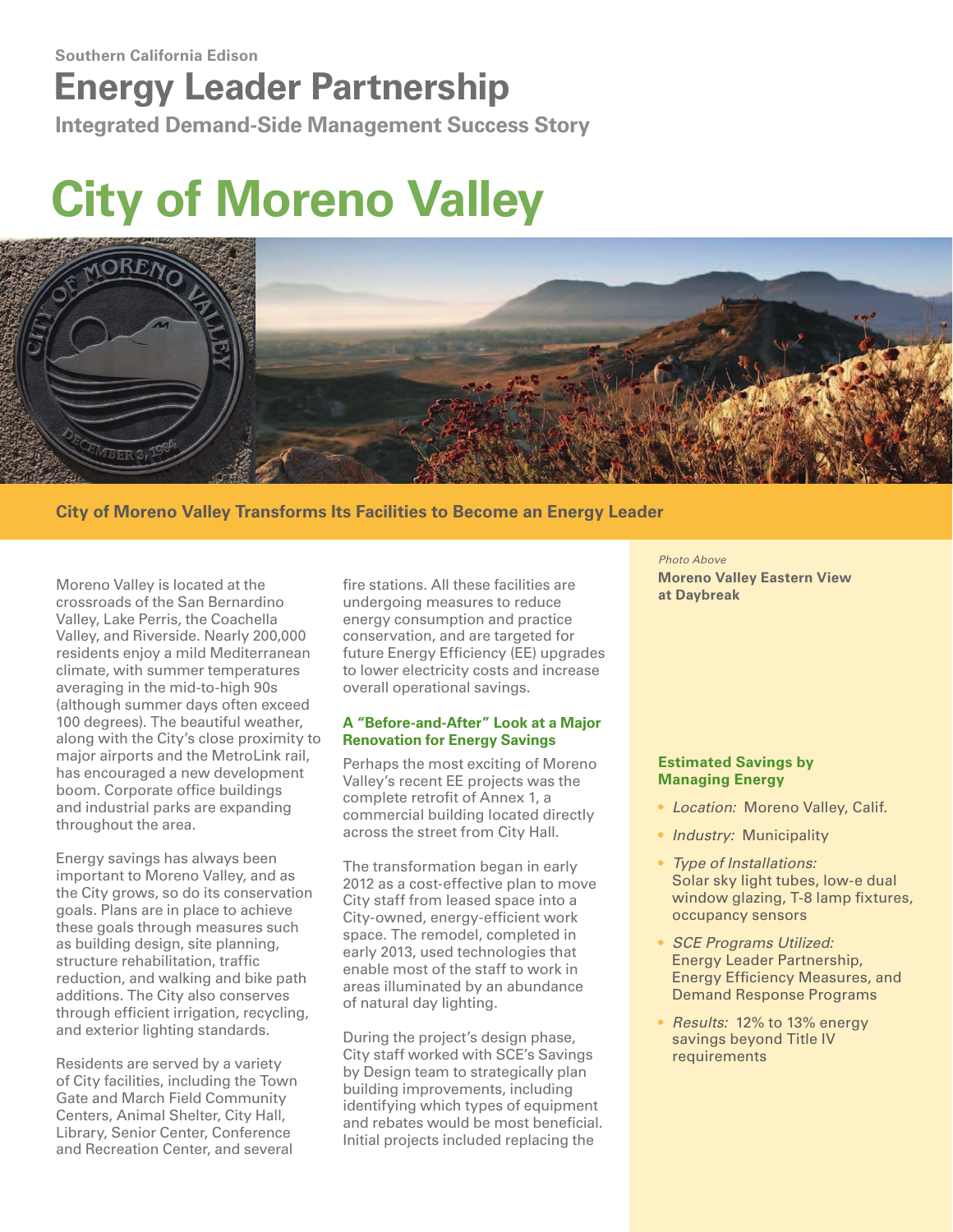### **Integrated Demand-Side Management Success Story**

roof with a "cool roof;" applying low-emissivity (Low-E) dual-window glazing; retrofitting existing T-12 lamps to T-8 fixtures, ballasts, and lamps; replacing electrical HVAC units with gas-powered units; installing occupancy sensors, light dimmers, interior shades, and new solar sky light tubes; and replacing five southfacing warehouse roll-up bay doors with walls or tinted windows.

Because the building is being used much differently than it was with its previous occupants, now that the overhaul is complete, the City can begin measuring energy usage at Annex 1 from "day one," then calculate savings going forward.

#### **Advancement through SCE's Energy Leader Partnership**

SCE's Energy Leader Partnership (ELP) program helps municipalities lower their energy usage levels, and promotes City leadership through the completion of EE project installations. Participating cities advance upward to higher ELP ranks as energy reductions are achieved — starting from Valued Partner, then up to Silver, Gold, and Platinum. Upon reaching higher tiers, cities become eligible for incentives that produce per-kWh savings.

Moreno Valley achieved the Gold level on April 1, 2012. Integrating Demand Response programs with EE solutions (Annex 1 is enrolled in SCE's Summer Discount Plan) will help the City continue to advance and receive more in rebates.

#### **Annex 1 "Before" — Working Together toward Renewal**

Upgrading existing buildings sometimes presents challenges. Certain aspects of the design and permit processes may be timeconsuming. The Savings by Design program helps to streamline projects by working with cities early, then providing support every step of the way.

To get started, Moreno Valley's Savings by Design representative reviewed preliminary designs and shared ideas for the most budgetfriendly enhancements available. "We saved taxpayer money by doing the most cost-effective projects first" says Alice Rod, Management Analyst for the City of Moreno Valley. Once projects were selected, the program representative also assisted with permits and code compliance.



Leadership in Energy and Environmental Design (LEED) technologies are typically easy to obtain, low in cost, and relatively simple for any city or resident to install. While LEED certification is a valuable achievement, Moreno Valley has independently completed enough LEED installations to nearly qualify for certification — without actively seeking it. This approach saved the City money by pursuing only select technologies, and saved time by working outside the LEED documentation process. The end result — energy savings — was most important. As a result of these efforts, Moreno Valley has experienced 12%–13% energy savings beyond Title IV requirements for buildings and industry.

A key installation in the Annex 1 conversion involved installing 10 solar tubes throughout the office space. These tubes allow for natural day lighting to be captured into central areas and light the interior workspace, illuminating hallways and offices. The solar tubes work with a lighting control system, so when the tubes work hard, the standard lighting system works less, saving electricity. Other enhancements include:

- Economizers on all air conditioning units for high-cooling operation
- Reduced-wattage lighting
- A high-efficiency water heating unit
- Swamp coolers in the warehouse
- EE wall pack and parking lot exterior lighting

**Annex 1 Building Space "Before"**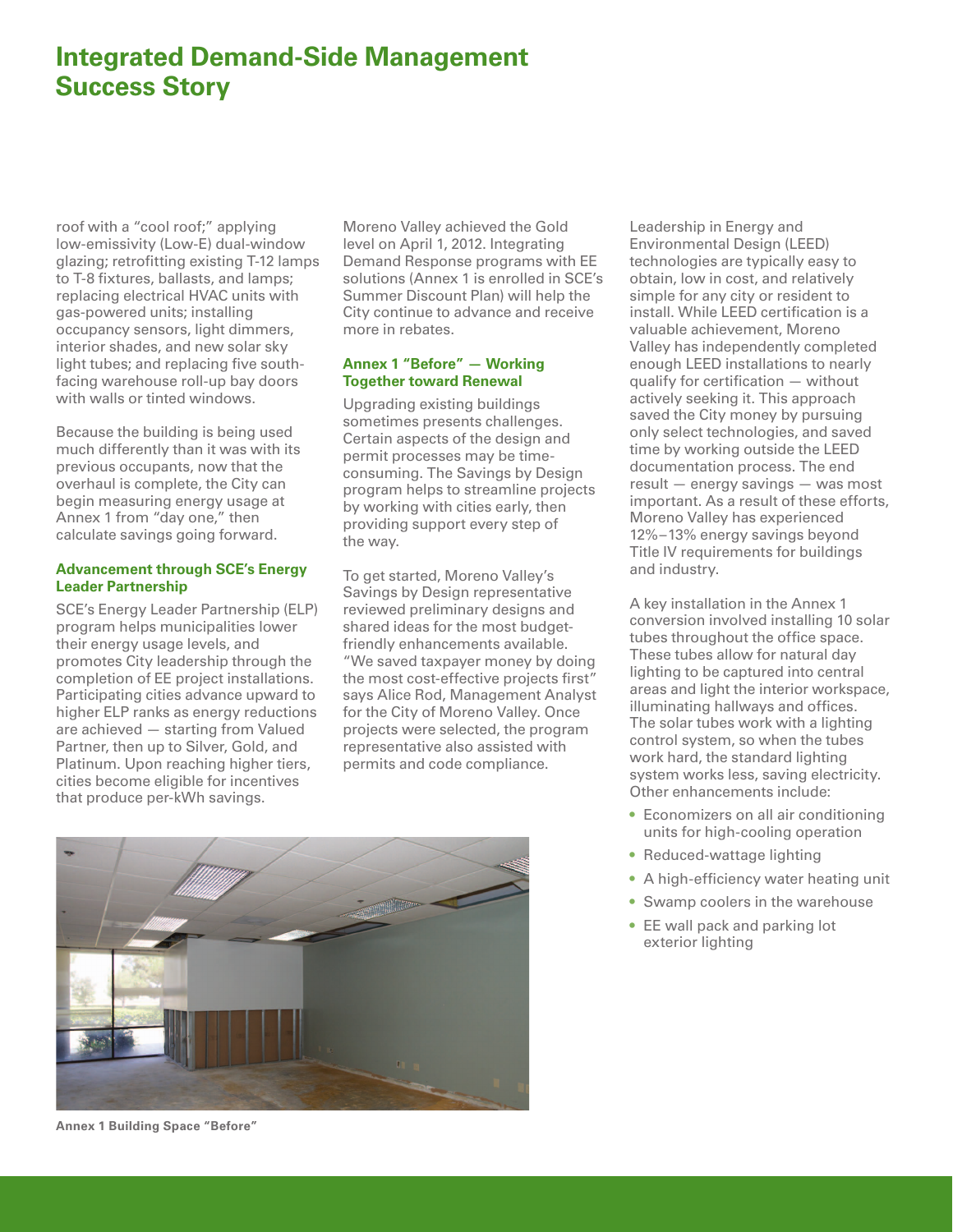#### **"We saved taxpayer money by doing the most cost-effective projects first."**

Alice Rod, Management Analyst City of Moreno Valley

#### **Annex 1 "After" — A Strategy for Future Savings**

Every year, Moreno Valley's staff looks for new EE opportunities and captures their ideas in a pipeline for future enhancements. Each November, the concepts are evaluated to determine actions and next steps.

How much work is ahead? To achieve a 15% savings from the City's 2010 baseline and reach the ELP Platinum level, Moreno Valley must implement projects amounting to 2,105,624 in annual kWh savings. How will the cost be covered? In addition to rebates

from previous installations, the City plans to establish a special "EE Fund" to be used as seed money toward future projects.

The City of Moreno Valley is leading by example, identifying and installing EE measures throughout its facilities. The City will conduct regular energy audits to assist in its ongoing quest for newer, better EE and Demand Response solutions into the future, and SCE will be there to help Moreno Valley act on its plan and discover new opportunities for energy and cost savings.



**Annex 1 Break Room "After" with Solar Lighting Tubes Installed**



**Annex 1 Office Space "After" with Solar Lighting Tubes Installed**

#### **Start Saving Now**

• **SCE's Energy Efficiency Partnerships** E-Mail:

*EnergyEfficiencyPartnerships@sce.com*

#### **Other SCE Programs to Help Save More**

- Find out how SCE's Demand Response Programs can reward you for reducing your electricity usage during peak hours: **(866) 334-7827 sce.com/drp**
- Learn about SCE's Business Incentive Programs: **(800) 736-4777**
- Take free SCE classes in lighting, HVAC, energy management and more at an Edison Energy Center: **Irwindale: (800) 336-2822 sce.com/ctac Tulare: (800) 772-4822 sce.com/agtac**
- Get building project design assistance and incentives from Savings by Design. To find out if your project qualifies, visit: **sce.com/sbd**

SCE offers a variety of solutions, including incentives, energy surveys and payment options to help you better manage your electricity costs.

**For More Information**

**sce.com (800) 990-7788 Contact your SCE Account** 

**Representative**

**MORENO**